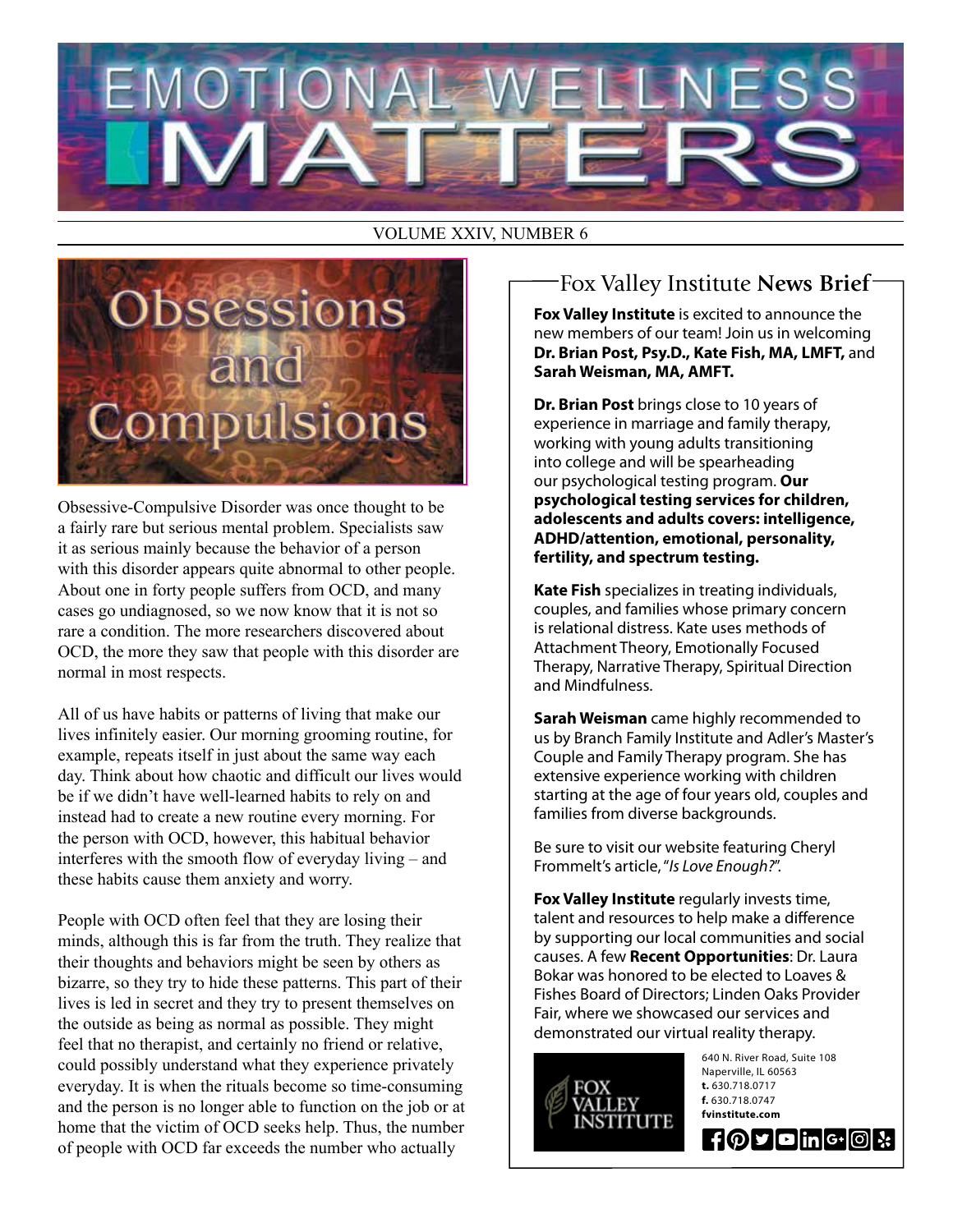receive treatment for the disorder. Happily, OCD does not need to be a debilitating life condition. Although there is no cure at this point, the symptoms can be controlled so that OCD need not interfere with normal everyday living.

#### What is Obsessive-Compulsive Disorder?

*Obsessive-Compulsive Disorder* is defined by obsessive thoughts and compulsive behaviors that interfere with a person's normal routines, daily functioning, or relationships with others. They are distressing to the one who suffers from OCD and they are time-consuming.

*Obsessions* are persistent thoughts, ideas, impulses, or images that cause anxiety and worry. The person feels that the thoughts are not within his or her control and that the thoughts are not normal. The person suffering from obsessions knows that these thoughts come from within and are not imposed from an outside source.

*Compulsions* are repetitive behaviors performed in response to obsessive thoughts in order to relieve anxiety or worry. The discomfort of an obsessive thought compels the sufferer to want to contain or neutralize the discomfort by engaging in some ritualistic behavior. These compulsions can be mental acts, such as counting, praying, repeating words silently, or repetitive behaviors such as checking, hand washing, or putting objects in order. People with OCD do not experience pleasure from performing these behaviors – they engage in them in order to avoid some dreaded consequence, such as harm that might come to others or to themselves, if they do not perform the rituals.

To qualify as obsessive-compulsive disorder, the person recognizes that the obsessions or compulsions are excessive or unreasonable. They cause marked distress, are time-consuming (taking up at least one hour per day), and significantly interfere with the person's normal routine, work or school functioning, or usual social activities or relationships.

OCD is not the same as substance abuse, compulsive gambling, an eating disorder, or superstitious behavior. It is important to realize that OCD is not the same as Obsessive-Compulsive Personality Disorder, which is a tendency that some people have to be perfectionists. These people like having order and some rigidity in their lives. People with OCD, on the other hand, are disturbed by their ritualistic patterns.

OCD is not the same as Obsessive-Compulsive Personality Disorder, which is a tendency that some people have to be perfectionists. These people like having order in their lives.

The onset of OCD is usually gradual, although in some cases, people have reported a sudden onset. When a person has a biological predisposition to OCD, it can be triggered off by stress at home, with a relationship, with friends, or on the job. It is often associated with major life transitions, such as pregnancy, leaving home for the first time, increased levels of responsibility, or health problems.

OCD is linked to anxiety. Not only do the obsessions and compulsions cause the person great anxiety, but they may actually be the way a person alleviates anxiety. When victims of this disorder experience anxiety, they find structure and a degree of comfort in repeating the same thoughts or behaviors over and over again. But engaging in these thoughts and behaviors seems itself to cause further anxiety. This becomes an endless cycle in which the person truly feels trapped.

#### Some OCD Statistics

About 20% of the people with this disorder have only obsessions or compulsions (but not both), and the remaining 80% experience both obsessions and compulsions. Most people who have obsessivecompulsive disorder will show symptoms prior to the age of 25; only 15% of all OCD sufferers will first show signs after the age of 35. About 15 to 20% have a family member who also suffers from this disorder. Approximately 70% of those with OCD will suffer from a major depression at some point in their lives. There is a slightly higher incidence of OCD in women if it first appears during adolescence. However, if it first shows itself in childhood, boys with OCD outnumber girls by about two to one. What these statistics show is that if you suffer from OCD, you are not alone. People with OCD keep it a secret, so we don't usually realize how many of the people around us suffer from the same condition.

If you suffer from OCD, you are not alone. We usually don't realize how many of the people around us suffer from the same condition.

**This newsletter is intended to offer general information only and recognizes that individual issues may differ from these broad guidelines. Personal issues should be addressed within a therapeutic context with a professional familiar with the details of the problems. ©2017 Simmonds Publications: 5580 La Jolla Blvd., 306, La Jolla, CA 92037 • Website ~ www.emotionalwellness.com**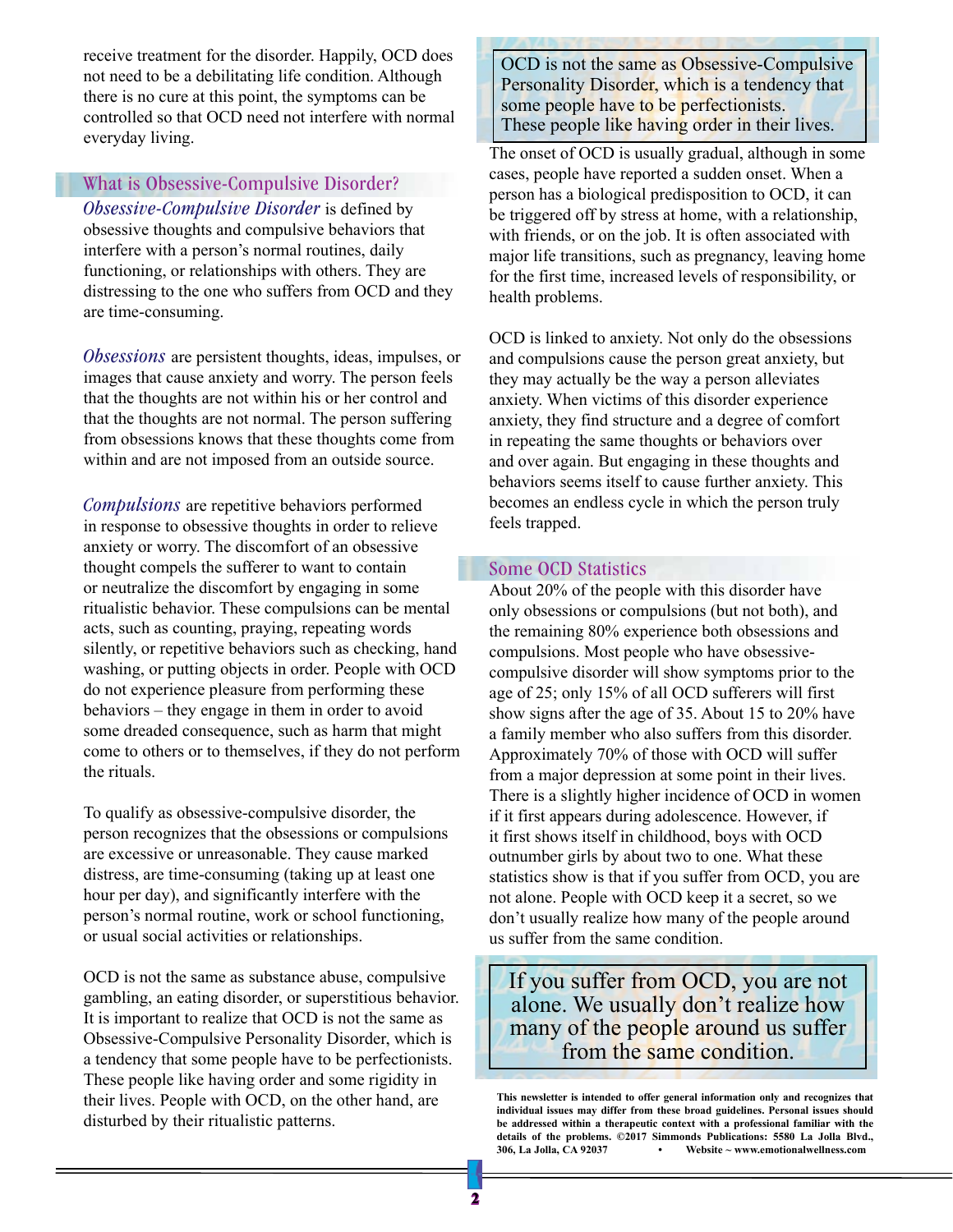#### What Causes OCD?

Despite the myths that early childhood experiences (like the way one is toilet trained) might lead to OCD, there is no real evidence to support this notion (although one may end up with a particularly rigid personality because of early childhood training). There does seem to be a genetic component to this disorder, however. It runs in families. There is evidence that it may be related to brain chemistry, especially with neurotransmitters such as serotonin. Furthermore, about one-fourth of all those with this disorder seem to have it triggered by a stressful life experience. While the exact cause is not known, it appears that OCD results from a combination of inherited predispositions combined with environmental factors. These environmental factors may include trauma, childhood neglect, family stress, illness, divorce, accidents, as well as major life transitions such as adolescence, leaving home, marriage, parenthood, and retirement.

#### Some Common OCD Obsessions

People who suffer from this disorder realize that their obsessions do not make sense, but they are not able to put them out of their minds. Here are some common themes in the thoughts of people with OCD:

- •Fear of getting a disease
- •Fear of being contaminated or infected by things in the environment
- •Fear that a disaster will occur
- •Fear of committing a crime or harming oneself or others
- •Recurring sexual thoughts and images
- •Fear of losing things that will be needed later, resulting in hoarding and collecting things
- •Concern over order, structure, exactness
- •Excessive worry over religious issues, morality, and issues of right and wrong

#### Some Common OCD Compulsions or Rituals

In order to reduce anxiety caused by obsessions, people with OCD feel that they have to do something, so they engage in ritualistic behaviors. The fears soon return, however, and they have to start the rituals all over again. Here are some common ones:

- •Grooming behaviors, like washing hands repeatedly
- •Changing clothes again and again
- •Counting to oneself over and over
- •Arranging things in a certain ritualistic way
- •Checking light switches, stove burners, locks, or electrical outlets constantly
- •Hoarding things like magazines or mail

#### Some Common OCD Patterns

Counting and Repeating: Some people with OCD feel that they have to count things, like passing automobiles or the number of seconds it takes to brush one's teeth. They may feel that they have to repeat a word a certain number of times in order to protect themselves or someone else from harm, or they may feel that they have to change clothes repeatedly before leaving the house.

#### Protecting Against Contamination:

The most common form of compulsion is repeated cleaning and washing. Some OCD sufferers may wash their hands thirty, forty, or more times a day, or they may take a shower several times throughout the course of a day. If someone has come into the house, they may later scrub the house thoroughly to avoid possible exposure to germs or other contaminants.

Checking: A common OCD compulsion involves checking things over and over again to make sure that everything is in order. A person may check the locks on the doors repeatedly or go through all the light switches in the house to make sure that they are turned off. They know logically that everything is all right, but they have a secret feeling that things should be checked again and again. They may go over a report on the job or at school so often that they cannot get things in on time.

Hoarding: Some people cannot throw out anything. In order not to lose anything of importance, they will save old mail, newspapers, magazines, old clothes, dead plants, or used containers until it becomes impossible to maneuver through the house.

Strange Movements: Sometimes rituals can be seen in the form of odd movements, like making every fourth step a skip while walking or rotating one's neck a certain number of times before entering a room.

Being Scrupulous: Some people with OCD will do anything to avoid certain thoughts or actions. For example, their obsessions may lead them to avoid certain words in their speech, certain places, some items of clothing, or consuming certain foods or drinks.

Recommended Reading Hyman, Bruce, M., and Cherry Pedrick. The OCD Workbook, Third Edition. Paperback, 2010, 352 pages.